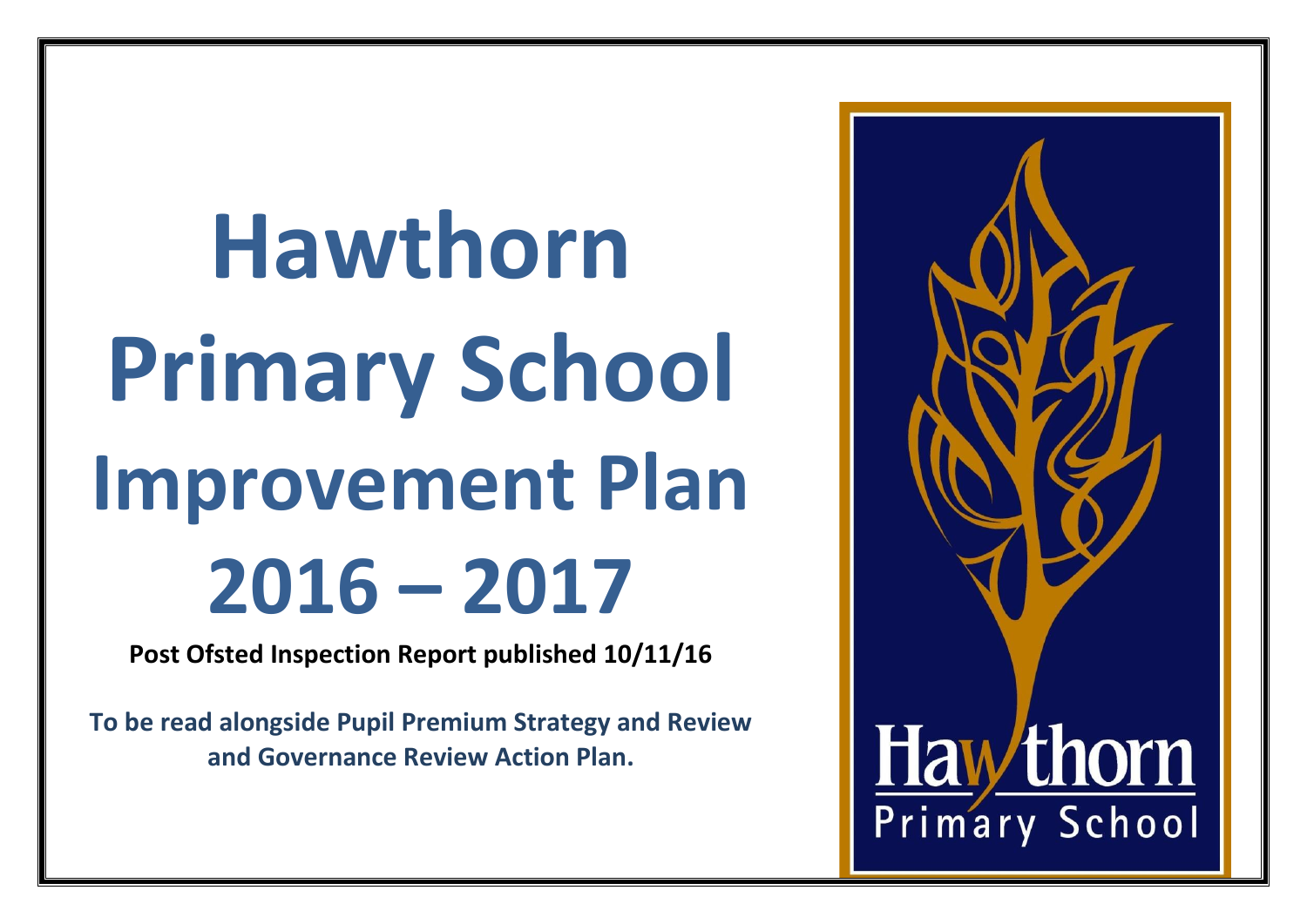|                                                                                                                                                                                                                                                                                                                       | Hawthorn Primary School: School Improvement Key Priorities 2016/17                                                                                                                                                                                                                                                                                                                                                                                                                                                                                                  |
|-----------------------------------------------------------------------------------------------------------------------------------------------------------------------------------------------------------------------------------------------------------------------------------------------------------------------|---------------------------------------------------------------------------------------------------------------------------------------------------------------------------------------------------------------------------------------------------------------------------------------------------------------------------------------------------------------------------------------------------------------------------------------------------------------------------------------------------------------------------------------------------------------------|
| <b>Priority: Leadership</b>                                                                                                                                                                                                                                                                                           | <b>Objectives of this plan</b>                                                                                                                                                                                                                                                                                                                                                                                                                                                                                                                                      |
| L1) Leadership requires improvement because<br>school improvement plans are neither precise<br>nor measurable enough.<br>L2) Leadership requires improvement because<br>teachers are not given feedback clearly states<br>how they can improve their practice nor do<br>they have targets that support and challenge. | L1a<br>To ensure School Improvement Plan has clear lines of accountability, strict time<br>frames and precise and detailed expected outcomes and impact.<br>L2a<br>To ensure all feedback to teachers from all leaders will have clear action points to<br>improve teaching and learning<br>L <sub>2b</sub><br>Teachers performance management process will be robust and ensure targets<br>are set that both support and challenge                                                                                                                                 |
| L3) Leadership requires improvement because<br>assessments were not accurate in all cases<br>particularly in English.<br>L4) Leadership requires improvement because<br>there is not consistency in the quality of<br>teaching and learning in Reception and KS1                                                      | L3a<br>To ensure assessment and tracking of children's progress is accurate in all classes<br>L4a<br>To ensure all classes demonstrate the same high standards of teaching and<br>learning across the school.                                                                                                                                                                                                                                                                                                                                                       |
| L5) Leadership requires improvement because<br>governors do not hold leaders and teachers<br>robustly to account for the progress of all<br>groups of pupils (including those with lower<br>ability, the most able, the most able<br>disadvantaged and those with special<br>educational needs and/or disabilities.)  | $LSa - L5e$<br>To ensure governors understand all their roles and responsibilities.<br>To ensure Governors understand the strengths and areas needing improvement<br>in the school<br>To ensure governors can understand the impact of teaching, learning and<br>assessment on the progress and attainment of pupils.<br>To ensure governors are able to challenge as well as support leaders especially<br>where there are variable outcomes for different groups.<br>To ensure governors can evaluate how school finances including Pupil Premium<br>are deployed |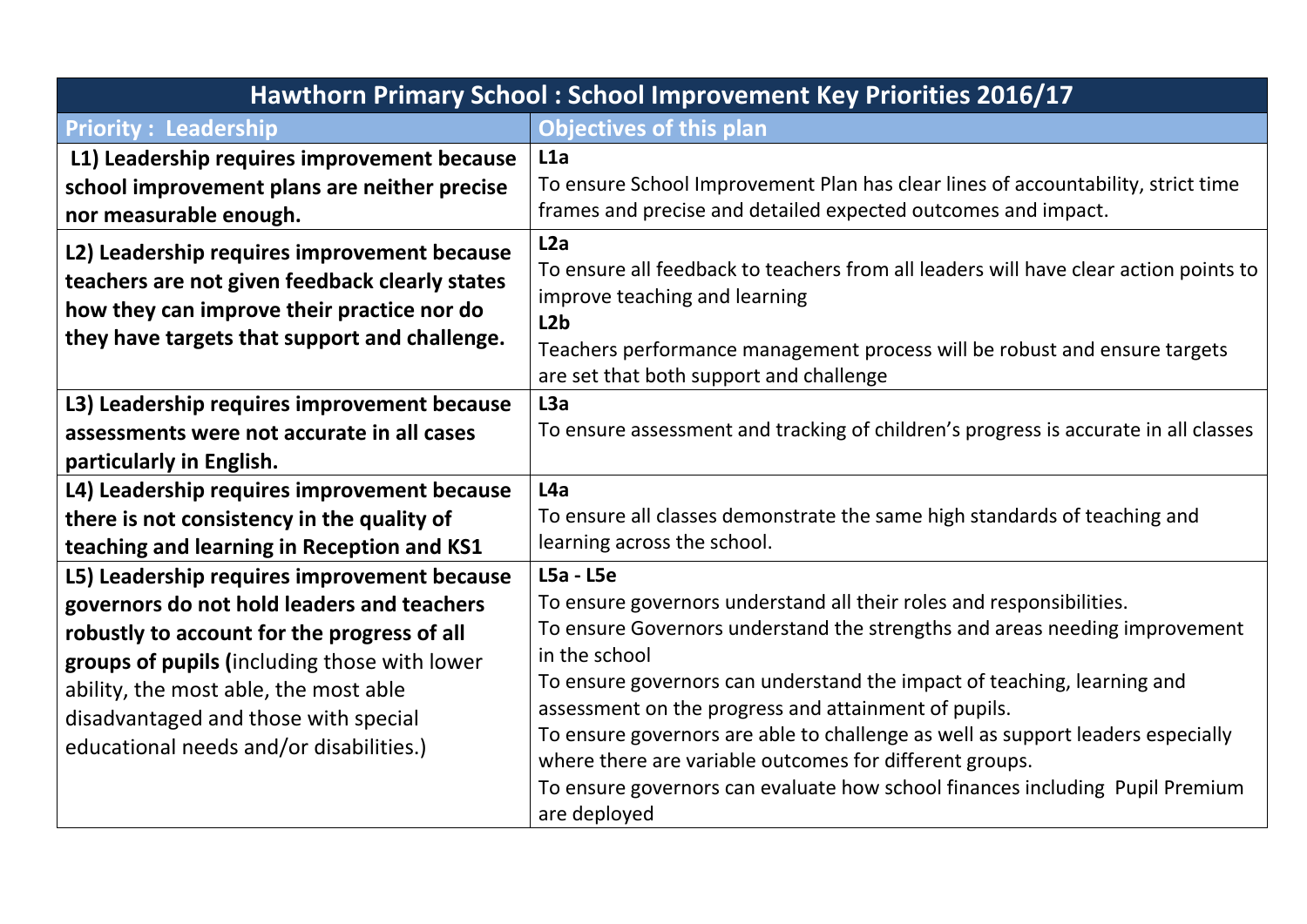| <b>Priority: Teaching &amp; Learning</b>                                         | <b>Objectives of this plan</b>                                                                                                                                                 |
|----------------------------------------------------------------------------------|--------------------------------------------------------------------------------------------------------------------------------------------------------------------------------|
| T&L1) Teaching and learning requires improvement                                 | <b>T&amp;L1a</b>                                                                                                                                                               |
| because teachers do not always have high enough                                  | To ensure teachers have raised expectations of what pupils can achieve                                                                                                         |
| expectations of what pupils can do and achieve                                   |                                                                                                                                                                                |
| (especially in KS1 and Reception).                                               |                                                                                                                                                                                |
| T&L2) Teaching and learning requires improvement                                 | T&L2a To ensure every child is challenged to make outstanding progress from their starting                                                                                     |
| because teachers are not using accurate assessment                               | points.                                                                                                                                                                        |
| information to plan learning opportunities that                                  | T&L2b To ensure assessment and tracking of children's progress is accurate in every class                                                                                      |
| consistently meet the needs of all groups of pupils                              | T&L2c To ensure standards improve in every class so that the proportion of pupils in each                                                                                      |
| (particularly those with lower ability, the most able,                           | group (SEN, Disadvantaged etc.) in school reaching nationally expected standards or above                                                                                      |
| including the most able disadvantaged, and those with                            | to be at least in line with the national average in the 2017 outcomes at the end of                                                                                            |
| special educational needs and/or disabilities)                                   | Reception, KS 1 (including the Year 1 phonics check), and KS2.                                                                                                                 |
|                                                                                  | T&L2dTo ensure the proportion of most able pupils (including disadvantaged pupils)<br>reaching Greater Depth by the end of KS 1 and KS 2 will more closely align with national |
|                                                                                  | averages.                                                                                                                                                                      |
| T&L3) Teaching and learning requires improvement                                 | T&L3a To ensure the rapid development of early reading skills                                                                                                                  |
| because teachers are not ensuring all pupils read                                | T&L3b To ensure children have greater opportunities to read with adults                                                                                                        |
| frequently and widely.                                                           | T&L3c To ensure the teaching of all elements of reading is of the highest quality across the                                                                                   |
|                                                                                  | school                                                                                                                                                                         |
|                                                                                  | T&L3d To ensure there are opportunities for reading in every part of the school and the                                                                                        |
|                                                                                  | environment reflects the focus on reading.                                                                                                                                     |
|                                                                                  | T&L3e To ensure parents are involved in the focus on Reading                                                                                                                   |
| <b>Inspection Dashboard: Weaknesses</b>                                          | As above                                                                                                                                                                       |
| KS2 progress in lowest 10% for SEN Middle prior attainment                       |                                                                                                                                                                                |
| KS1 reading below national GD for High prior attainment (EYFS                    |                                                                                                                                                                                |
| EXC/girls)<br>KS1 maths below national GD for Middle prior attainment (EFYS EXP) |                                                                                                                                                                                |
| <b>Additional priority</b>                                                       |                                                                                                                                                                                |
| Attendance improved in 2016 however this must be                                 |                                                                                                                                                                                |
|                                                                                  | The much improved attendance outcomes for all pupils (including disadvantaged<br>$\bullet$                                                                                     |
| sustained including all groups.                                                  | pupils) in 2016 will be sustained and / or improved further.                                                                                                                   |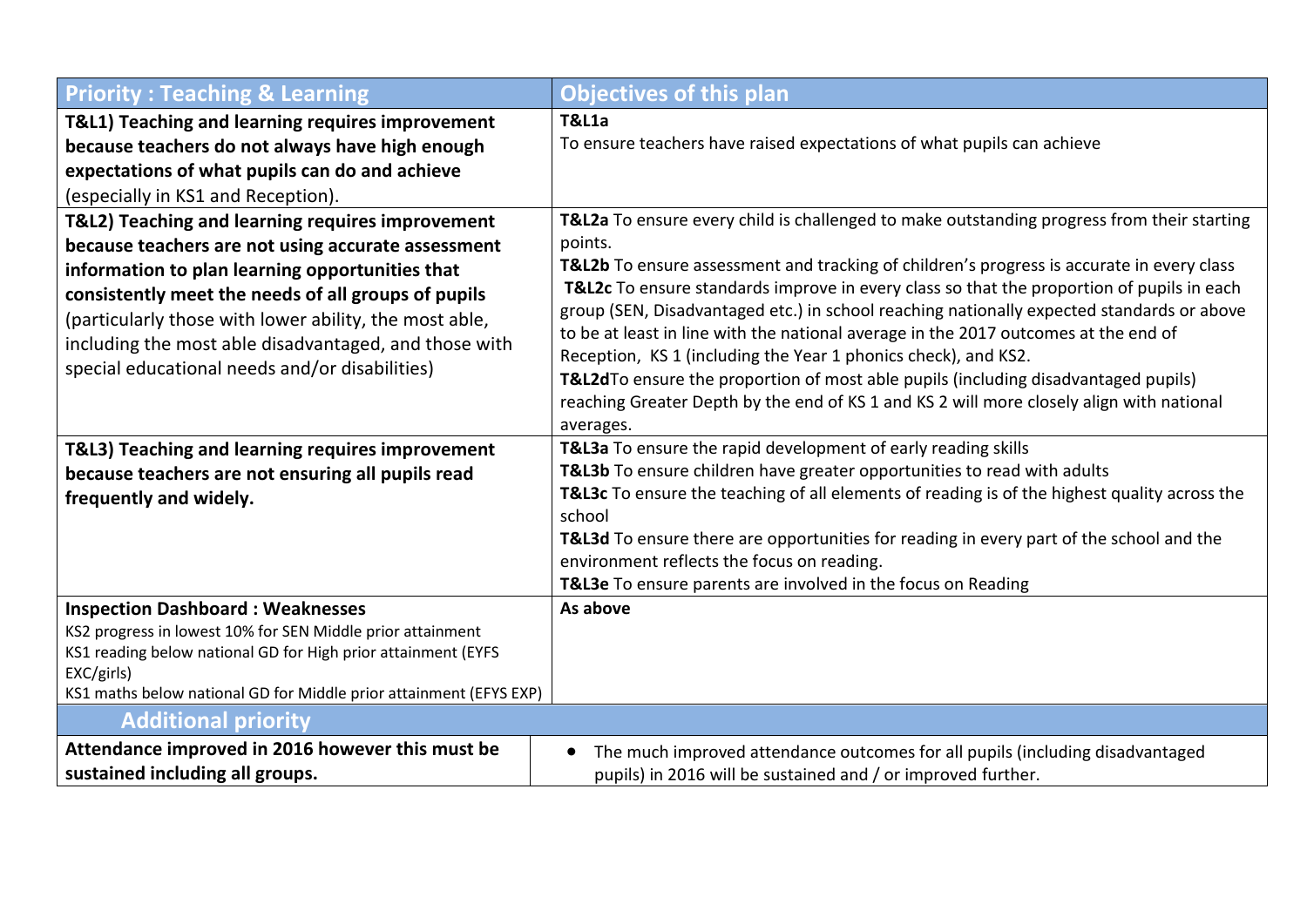## **Monitoring, evaluation and review of this plan**

The governing body will have the ultimate responsibility of assessing the impact of this action plan. The governing Body has set up Focus Groups to ensure that improvements are rapid and sustained (Attainment and Progress Focus group (with its 4 sub groups – Pupil Premium; SEN/Lower ability; Reading and KS1 & Reception) and Attendance Focus group). These groups will be the main source of gathering information. The Focus groups will engage with and consult a range of sources which will include:

- The local authority
- Headteacher
- School leadership team
- The teaching & learning responsibility team
- Class teachers and other staff members
- Pupils and their parents
- First-hand information gathered by governors

The Chair of the governing body with the headteacher will coordinate the work of the Focus Groups to ensure clarity of purpose and avoid possible duplication. The Focus groups will meet at least once every term to gather and evaluate information. They will examine a range of monitoring evidence gathered by the school or the local authority and carry out a thorough evaluation. They will then present their findings to the full governing body meeting each term.

The responsibility of assessing the impact of the key actions will remain with the lead mentioned in the plan.

The headteacher will have the ultimate responsibility of evaluating the impact of the action(s) taken. This will be achieved through a detailed examination of the evidence which is presented by the lead. She will arrange regular meetings with the key leads to ensure that the impact and progress are carefully tracked and reported to the governors.

Governors will hold the headteacher to account for the actions for which he is identified as the lead. The chair of governors will work with the local authority to ensure that the evaluation and review carried out by governors are effective for raising standards.

**Appendix A** provides the detailed planner for the school and Governing Body **Appendix B** provides the Governors Action Plan which covers objectives **L5a – L5e Appendix C** provides the head teachers log of actions since the Ofsted inspection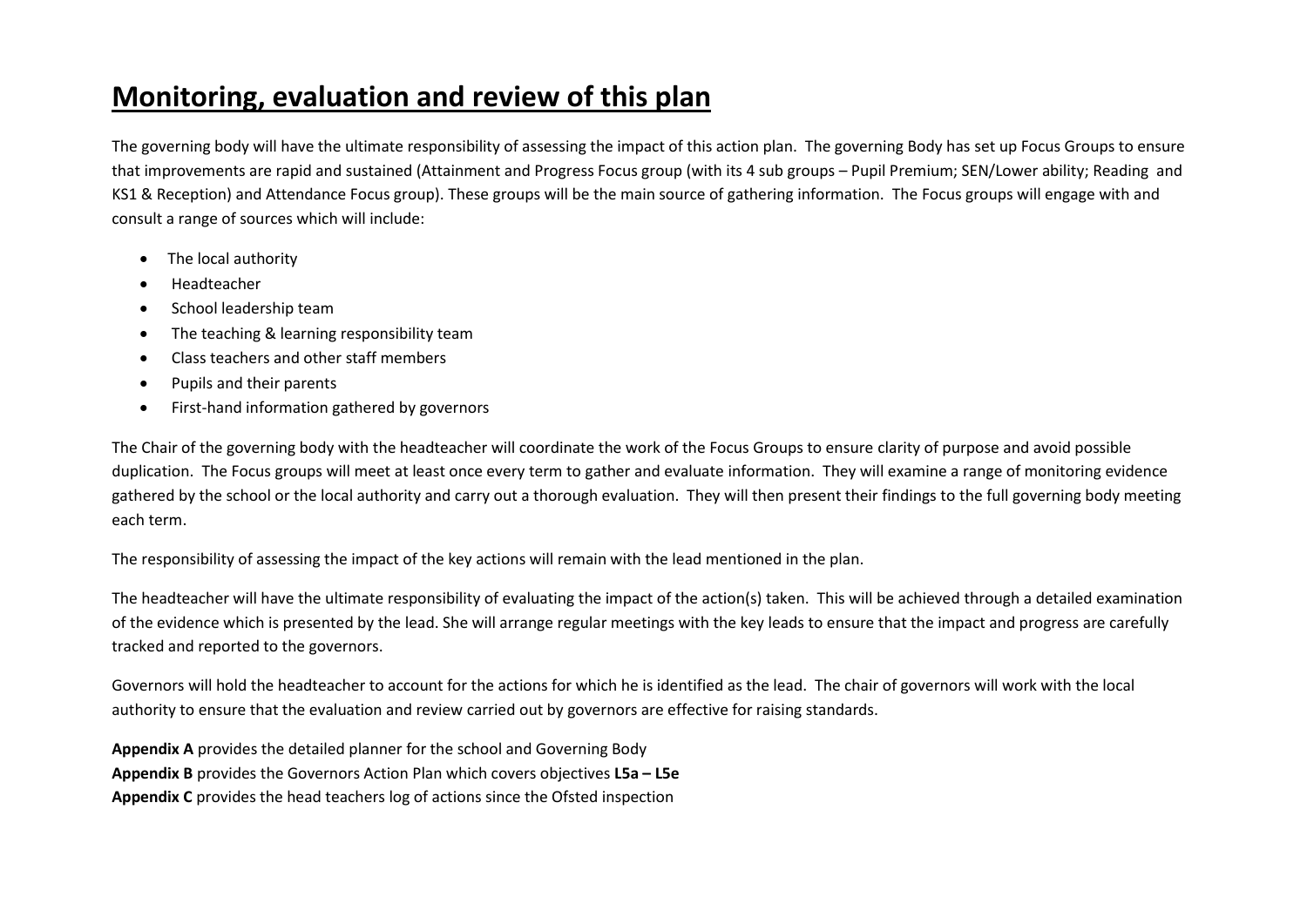| <b>Objective L1a</b>                                                                                                                                                    |                                                                                             |                                                                                                                                                                                                                                                             |                                            |                                                                     |
|-------------------------------------------------------------------------------------------------------------------------------------------------------------------------|---------------------------------------------------------------------------------------------|-------------------------------------------------------------------------------------------------------------------------------------------------------------------------------------------------------------------------------------------------------------|--------------------------------------------|---------------------------------------------------------------------|
|                                                                                                                                                                         |                                                                                             | To ensure School Improvement Plan has clear lines of accountability, strict time frames and precise and detailed expected outcomes and impact.                                                                                                              |                                            |                                                                     |
| <b>Action</b>                                                                                                                                                           | <b>Milestones</b>                                                                           | <b>Expected Impact</b>                                                                                                                                                                                                                                      | Lead person                                | <b>Evidence</b>                                                     |
| HT & SLT to review models of School Improvement<br>Plans                                                                                                                | By 31.10.16                                                                                 | SLT has clear idea of what constitutes a precise and detailed<br>School Imp. Plan                                                                                                                                                                           | <b>Judy Cowgill</b><br>(Head teacher)      |                                                                     |
| Incorporate Ofsted findings into Key priorities of<br>Improvement Plan.<br>Develop Objectives for each priority                                                         | By 09.11.6                                                                                  | Clear objectives to move school to "Good".                                                                                                                                                                                                                  | <b>Judy Cowgill</b><br>(Head teacher)      | First draft of Imp.<br>Plan                                         |
| HT & SLT to work though first draft of milestones<br>and expected impact for each Objective, develop<br>monitoring planner.                                             | By 25.11.16                                                                                 | Clear milestones of improvement leading school to "Good".                                                                                                                                                                                                   | <b>Judy Cowgill</b><br>(Head teacher)      | First draft of Imp.<br>Plan<br>First draft of<br>monitoring planner |
| Check with AP that SIP is more precise and<br>measureable                                                                                                               | On 25.11.16                                                                                 | AP will challenge head to ensure plan is precise                                                                                                                                                                                                            | <b>Judy Cowgill</b><br>(Head teacher)      | Minutes of meetings;<br>Second draft of Imp.<br>Plan                |
| Review with LA representative and Chair of Govs.                                                                                                                        | On 29.11.16                                                                                 | LA is clear about school's strategies to support improvement to<br>becoming a "Good" school.                                                                                                                                                                | <b>Judy Cowgill</b><br>(Head teacher)      | Minutes of meetings;<br>revised plan                                |
| Work through with Governors to check<br>understanding and accountability and their own<br>accountability.                                                               | On 8.12.16                                                                                  | Governors understand priorities L 1-4 and T&L 1-3. (This will begin<br>the actions for L5) Plan adjusted to incorporate any amendments<br>requested by governors.                                                                                           | AS (Chair of<br>Govs)<br>JC (Head teacher) | Minutes of meetings;<br>revised plan where<br>necessary             |
| Add Governance Action Plan after first meeting of<br><b>Governance review</b> (6.12.16) These actions will<br>support Priority L5                                       | By 1.1.17                                                                                   | Final working plan is set to drive progress in all 8 priorities. It has<br>clear time frames (including review dates) and milestones and<br>expected impact. GB's knowledge on how to monitor and<br>challenge is much improved - See Governors Action plan | <b>Judy Cowgill</b><br>(Head teacher)      | Minutes of meetings;<br>revised plan where<br>necessary             |
| Strengthen Leadership team by secondment of LA<br>officer as Acting Deputy.<br>Appointment of new substantive deputy post                                               | From 9.1.17<br><b>By May 2017</b>                                                           | Leadership team is highly effective and robust, it is clear on<br>strengths and areas for development, it challenges and supports<br>teaching staff to improved pupil outcomes.                                                                             |                                            |                                                                     |
| Regular TLR meetings (every 2 weeks) will ensure<br>all leads are feeding back to HT.<br>Improved performance management monitoring of<br>phase/subject leads (see L2b) | From 24.1.17                                                                                | A broader input into SLT from all phases leading to knowledgeable<br>decision making for actions.<br>Improved accountability leading to swifter actions on improving<br>standards                                                                           |                                            |                                                                     |
| Review of Improvement Plan                                                                                                                                              | By SLT 20.1.17; 17.3.17;<br>5.5.17; 30.6.17<br>By Govs 26.1.17;<br>23.3.17; 11.5.17; 6.7.17 | Plan has been implemented and having measurable impact in<br>pupil outcomes. Improvement plan is flexible according to need -<br>new actions from the completion of planned action.<br>It is always up to date and relevant                                 | <b>Judy Cowgill</b><br>(Head teacher)      | Minutes of meetings;<br>revised plan where<br>necessary             |
| <b>Monitoring</b>                                                                                                                                                       |                                                                                             |                                                                                                                                                                                                                                                             |                                            |                                                                     |
| Achievement Partner to review first draft 25/11/16Review with Chair half termly and at AP meetings each term                                                            |                                                                                             |                                                                                                                                                                                                                                                             |                                            |                                                                     |
| Reviewed at each full Governing Body Meeting half termly. This pattern will continue into 17/18                                                                         |                                                                                             |                                                                                                                                                                                                                                                             |                                            |                                                                     |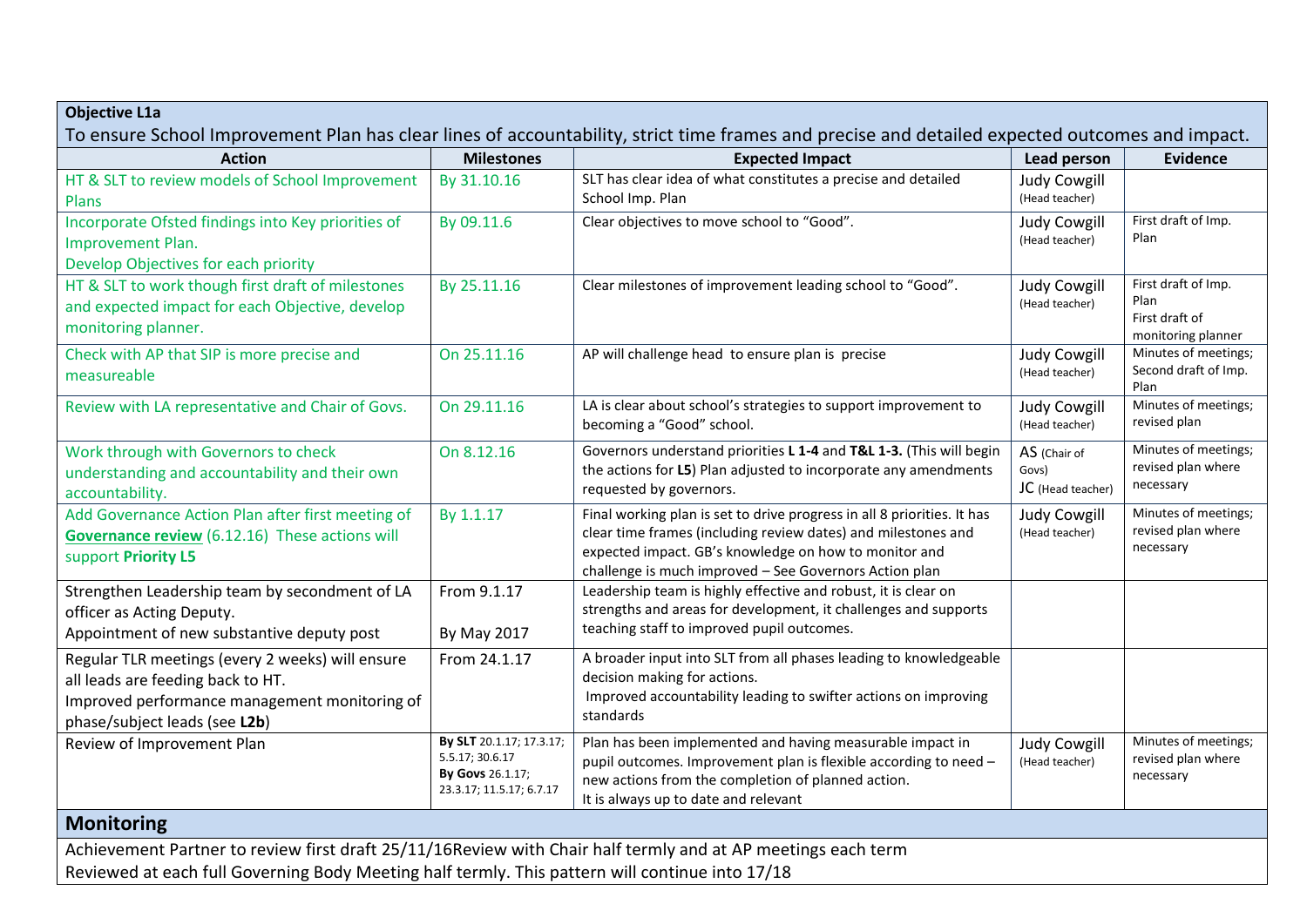## **Objective L2a**

To ensure all feedback to teachers from all leaders will have clear action points to improve teaching and learning

| <b>Action</b>                                                                                                                                                                                                                                                                                                                                                                                                                                                                                                                                                                                | <b>Milestones</b>                                                                                          | <b>Expected Impact</b>                                                                                                                                                                                                                                                                                                                                                                                                                                                                                                                | <b>Lead person</b>                                                               | <b>Evidence</b>                                                                                       |
|----------------------------------------------------------------------------------------------------------------------------------------------------------------------------------------------------------------------------------------------------------------------------------------------------------------------------------------------------------------------------------------------------------------------------------------------------------------------------------------------------------------------------------------------------------------------------------------------|------------------------------------------------------------------------------------------------------------|---------------------------------------------------------------------------------------------------------------------------------------------------------------------------------------------------------------------------------------------------------------------------------------------------------------------------------------------------------------------------------------------------------------------------------------------------------------------------------------------------------------------------------------|----------------------------------------------------------------------------------|-------------------------------------------------------------------------------------------------------|
| HT & SLT to review previous years monitoring                                                                                                                                                                                                                                                                                                                                                                                                                                                                                                                                                 | By 30.10.16                                                                                                | SLT recognises where feedback has been less than                                                                                                                                                                                                                                                                                                                                                                                                                                                                                      | JC (Head teacher)                                                                |                                                                                                       |
| records.                                                                                                                                                                                                                                                                                                                                                                                                                                                                                                                                                                                     |                                                                                                            | challenging or supportive                                                                                                                                                                                                                                                                                                                                                                                                                                                                                                             |                                                                                  |                                                                                                       |
| New Observation form developed with SLT to                                                                                                                                                                                                                                                                                                                                                                                                                                                                                                                                                   | By 14.11.16                                                                                                | New format agreed across school                                                                                                                                                                                                                                                                                                                                                                                                                                                                                                       | JC (Head teacher)                                                                | <b>Observation Form</b>                                                                               |
| include "Next steps" and a record of the                                                                                                                                                                                                                                                                                                                                                                                                                                                                                                                                                     |                                                                                                            |                                                                                                                                                                                                                                                                                                                                                                                                                                                                                                                                       |                                                                                  |                                                                                                       |
| discussion held with the member of staff after                                                                                                                                                                                                                                                                                                                                                                                                                                                                                                                                               |                                                                                                            |                                                                                                                                                                                                                                                                                                                                                                                                                                                                                                                                       |                                                                                  |                                                                                                       |
| the observation                                                                                                                                                                                                                                                                                                                                                                                                                                                                                                                                                                              |                                                                                                            |                                                                                                                                                                                                                                                                                                                                                                                                                                                                                                                                       |                                                                                  |                                                                                                       |
| Observation form disseminated to staff                                                                                                                                                                                                                                                                                                                                                                                                                                                                                                                                                       | By 11.11.16                                                                                                | Staff are clear about how/when observations will take                                                                                                                                                                                                                                                                                                                                                                                                                                                                                 | JC (Head teacher)                                                                | N/A                                                                                                   |
| Monitoring planner shared ahead of each term                                                                                                                                                                                                                                                                                                                                                                                                                                                                                                                                                 |                                                                                                            | place, with discussions afterwards playing large part of                                                                                                                                                                                                                                                                                                                                                                                                                                                                              |                                                                                  |                                                                                                       |
| start                                                                                                                                                                                                                                                                                                                                                                                                                                                                                                                                                                                        | Each end of term                                                                                           | observation. Techers are provided with systematic and                                                                                                                                                                                                                                                                                                                                                                                                                                                                                 |                                                                                  |                                                                                                       |
|                                                                                                                                                                                                                                                                                                                                                                                                                                                                                                                                                                                              |                                                                                                            | individualised support to improve the quality of their                                                                                                                                                                                                                                                                                                                                                                                                                                                                                |                                                                                  |                                                                                                       |
|                                                                                                                                                                                                                                                                                                                                                                                                                                                                                                                                                                                              |                                                                                                            |                                                                                                                                                                                                                                                                                                                                                                                                                                                                                                                                       |                                                                                  |                                                                                                       |
|                                                                                                                                                                                                                                                                                                                                                                                                                                                                                                                                                                                              |                                                                                                            |                                                                                                                                                                                                                                                                                                                                                                                                                                                                                                                                       |                                                                                  |                                                                                                       |
|                                                                                                                                                                                                                                                                                                                                                                                                                                                                                                                                                                                              |                                                                                                            |                                                                                                                                                                                                                                                                                                                                                                                                                                                                                                                                       |                                                                                  |                                                                                                       |
|                                                                                                                                                                                                                                                                                                                                                                                                                                                                                                                                                                                              |                                                                                                            |                                                                                                                                                                                                                                                                                                                                                                                                                                                                                                                                       |                                                                                  |                                                                                                       |
|                                                                                                                                                                                                                                                                                                                                                                                                                                                                                                                                                                                              |                                                                                                            |                                                                                                                                                                                                                                                                                                                                                                                                                                                                                                                                       |                                                                                  |                                                                                                       |
|                                                                                                                                                                                                                                                                                                                                                                                                                                                                                                                                                                                              |                                                                                                            |                                                                                                                                                                                                                                                                                                                                                                                                                                                                                                                                       |                                                                                  |                                                                                                       |
|                                                                                                                                                                                                                                                                                                                                                                                                                                                                                                                                                                                              |                                                                                                            |                                                                                                                                                                                                                                                                                                                                                                                                                                                                                                                                       |                                                                                  |                                                                                                       |
|                                                                                                                                                                                                                                                                                                                                                                                                                                                                                                                                                                                              |                                                                                                            |                                                                                                                                                                                                                                                                                                                                                                                                                                                                                                                                       |                                                                                  |                                                                                                       |
|                                                                                                                                                                                                                                                                                                                                                                                                                                                                                                                                                                                              |                                                                                                            |                                                                                                                                                                                                                                                                                                                                                                                                                                                                                                                                       |                                                                                  |                                                                                                       |
|                                                                                                                                                                                                                                                                                                                                                                                                                                                                                                                                                                                              |                                                                                                            |                                                                                                                                                                                                                                                                                                                                                                                                                                                                                                                                       |                                                                                  |                                                                                                       |
|                                                                                                                                                                                                                                                                                                                                                                                                                                                                                                                                                                                              |                                                                                                            |                                                                                                                                                                                                                                                                                                                                                                                                                                                                                                                                       |                                                                                  |                                                                                                       |
|                                                                                                                                                                                                                                                                                                                                                                                                                                                                                                                                                                                              |                                                                                                            |                                                                                                                                                                                                                                                                                                                                                                                                                                                                                                                                       |                                                                                  |                                                                                                       |
|                                                                                                                                                                                                                                                                                                                                                                                                                                                                                                                                                                                              |                                                                                                            |                                                                                                                                                                                                                                                                                                                                                                                                                                                                                                                                       |                                                                                  |                                                                                                       |
|                                                                                                                                                                                                                                                                                                                                                                                                                                                                                                                                                                                              |                                                                                                            |                                                                                                                                                                                                                                                                                                                                                                                                                                                                                                                                       |                                                                                  |                                                                                                       |
|                                                                                                                                                                                                                                                                                                                                                                                                                                                                                                                                                                                              |                                                                                                            |                                                                                                                                                                                                                                                                                                                                                                                                                                                                                                                                       |                                                                                  |                                                                                                       |
|                                                                                                                                                                                                                                                                                                                                                                                                                                                                                                                                                                                              |                                                                                                            |                                                                                                                                                                                                                                                                                                                                                                                                                                                                                                                                       |                                                                                  |                                                                                                       |
|                                                                                                                                                                                                                                                                                                                                                                                                                                                                                                                                                                                              |                                                                                                            |                                                                                                                                                                                                                                                                                                                                                                                                                                                                                                                                       |                                                                                  |                                                                                                       |
|                                                                                                                                                                                                                                                                                                                                                                                                                                                                                                                                                                                              |                                                                                                            |                                                                                                                                                                                                                                                                                                                                                                                                                                                                                                                                       |                                                                                  |                                                                                                       |
|                                                                                                                                                                                                                                                                                                                                                                                                                                                                                                                                                                                              |                                                                                                            |                                                                                                                                                                                                                                                                                                                                                                                                                                                                                                                                       |                                                                                  |                                                                                                       |
| Check with AP that observation form is more<br>likely to improve teaching and learning, show<br>examples already carried out.<br>Observations carried out in Spring term will be<br>focussed on issues raised at Pupil Progress<br>meetings (Jan $9th$ )<br>Review with LA representative and Chair of<br>Govs.<br>Observation sheets to be shared with staffing<br>group half termly and a report given to<br>governors re teaching quality<br><b>Monitoring</b><br>Achievement Partner half termly<br>Shared with Chair half-termly from 9/12/16<br>Reviewed at each full Governors termly | On 25.11.16<br>On 13.2.17<br>24.2.27; 25.1.17; 1.2.17;<br>7.2.17; 8.2.17<br>On 29.11.16<br>17.1.17; 8.3.17 | teaching skills, directly impacting on pupils progress &<br>achievement.<br>AP will challenge head to ensure information on the<br>form is appropriate<br>SLT judgements secure and feedback useful in moving<br>teaching performance forward<br>Observation feedback will have clear action points which<br>will be reviewed in summer term<br>LA is clear about school's strategies to support<br>improvement to becoming a "Good" school.<br>Governors are fully aware of the strengths and<br>weaknesses of teaching and learning | JC (Head teacher)<br>JC (Head teacher)<br>JC (Head teacher)<br>JC (Head teacher) | Minutes of<br>meetings;<br>Observation<br>forms<br>Minutes of<br>meetings;<br>Minutes of<br>meetings; |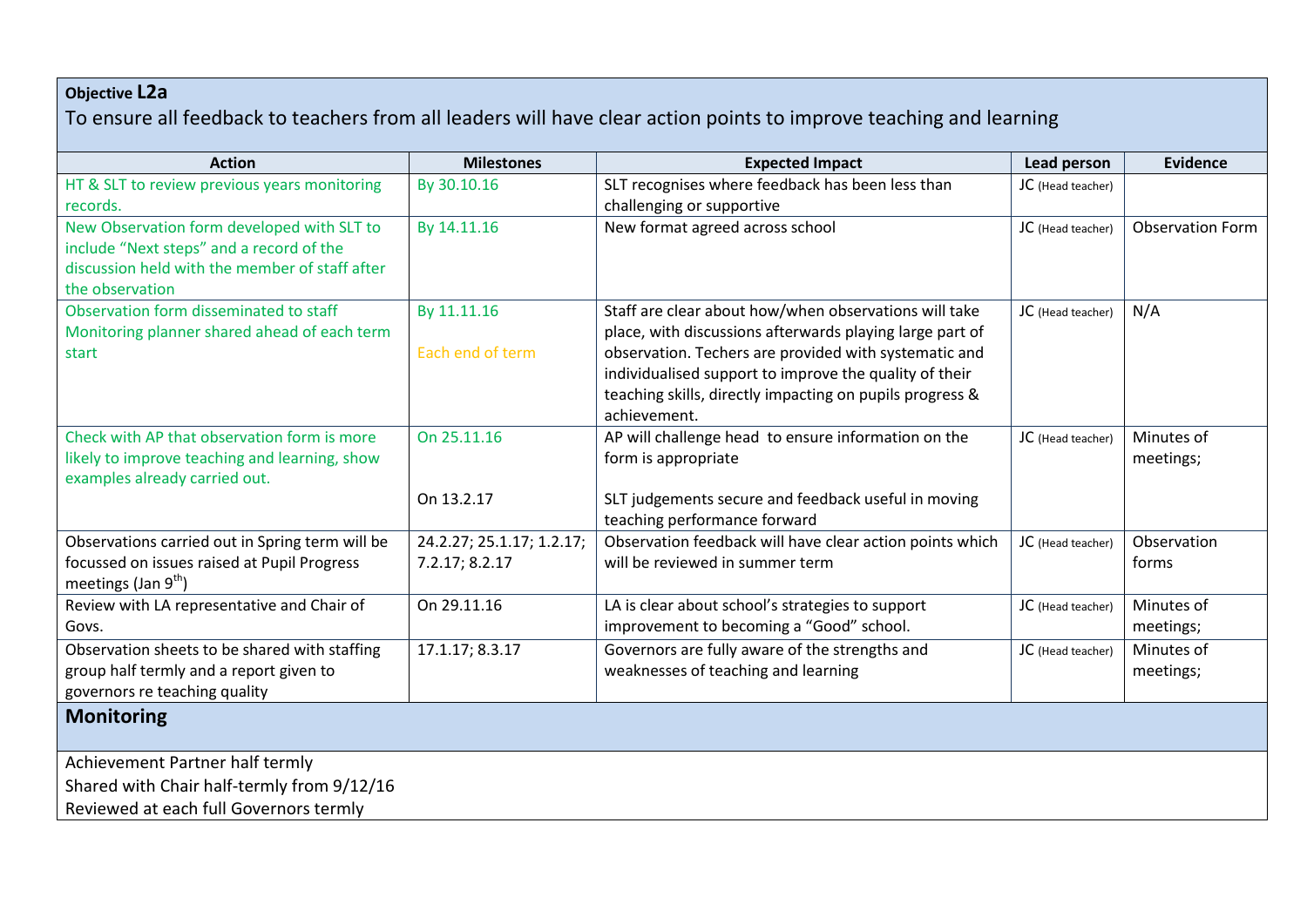| SLT have clear understanding how to record the Teachers<br>performance management process.<br>System for recording PM process revised and in place<br>From 9.1.17 dates to be<br>Targets for teachers will be challenging as well as<br>supportive.<br>Staffing committee have the evidence to understand | <b>Judy Cowgill</b><br>(Head teacher)<br><b>Judy Cowgill</b><br>(Head teacher)<br><b>Judy Cowgill</b>                                      | HT's performance<br>management file<br>First draft of<br>paperwork |
|-----------------------------------------------------------------------------------------------------------------------------------------------------------------------------------------------------------------------------------------------------------------------------------------------------------|--------------------------------------------------------------------------------------------------------------------------------------------|--------------------------------------------------------------------|
|                                                                                                                                                                                                                                                                                                           |                                                                                                                                            |                                                                    |
|                                                                                                                                                                                                                                                                                                           |                                                                                                                                            |                                                                    |
|                                                                                                                                                                                                                                                                                                           | (Head teacher)                                                                                                                             | Minutes of<br>meetings                                             |
| process and question HT                                                                                                                                                                                                                                                                                   | <b>Judy Cowgill</b><br>(Head teacher)                                                                                                      | Minutes of<br>meeting                                              |
| feedback conversation with teachers gives them<br>individualised support to improve quality of teaching<br>skills leading to improved outcomes for pupils evidenced<br>by data Direct benefit to pupils.                                                                                                  | <b>Judy Cowgill</b><br>(Head teacher)                                                                                                      | Observation<br>sheets                                              |
| Process is robust and improves teaching<br>Teachers are clear on accountability and responsibilities<br>leading to swifter action to improve standards<br>Challenge contributes to improved outcomes.                                                                                                     | <b>Judy Cowgill</b><br>(Head teacher)                                                                                                      | Minutes of PM<br>meetings,<br>feedback to<br>teachers              |
| Process is robust and improves teaching<br>Leaders are clear on accountability and responsibilities<br>leading to swifter action to improve standards                                                                                                                                                     |                                                                                                                                            |                                                                    |
| Governors are aware of level of challenge and support<br>within teachers performance management process                                                                                                                                                                                                   | <b>Judy Cowgill</b><br>(Head teacher)                                                                                                      | Minutes of<br>meeting.                                             |
|                                                                                                                                                                                                                                                                                                           | 24.2.27; 25.1.17; 1.2.17;<br>HT has accurate data about teaching in every class,<br>27.1.17; 28.1.17; 1.3.17;<br>27.1.17; 28.1.17; 1.3.17; |                                                                    |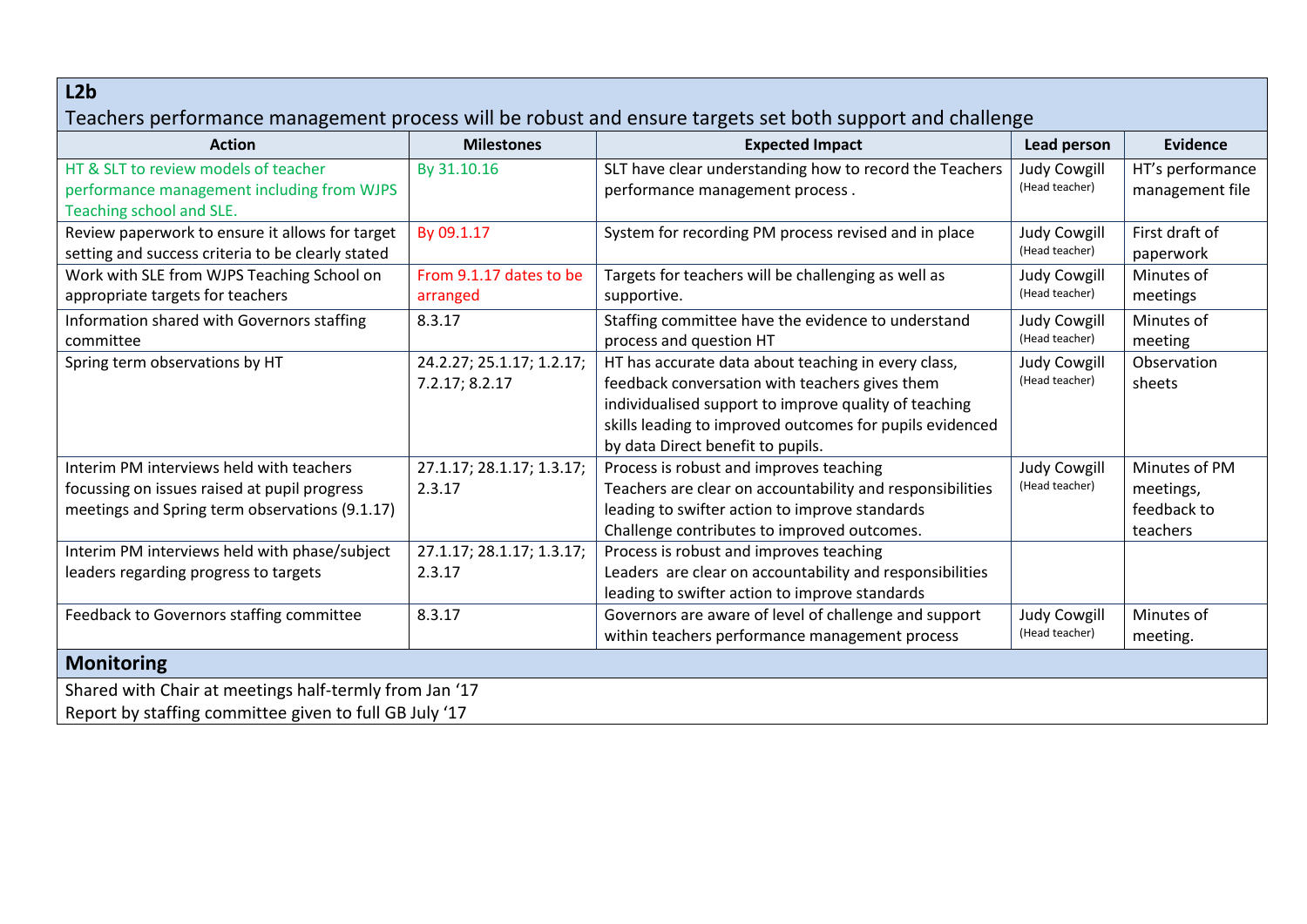| Objective L3a To ensure assessment and tracking of children's progress is accurate in all classes                                             |                                                                       |                                                                                                                                                            |                                                         |                                                       |  |
|-----------------------------------------------------------------------------------------------------------------------------------------------|-----------------------------------------------------------------------|------------------------------------------------------------------------------------------------------------------------------------------------------------|---------------------------------------------------------|-------------------------------------------------------|--|
| <b>Action</b>                                                                                                                                 | <b>Milestones</b>                                                     | <b>Expected Impact</b>                                                                                                                                     | Lead person                                             | <b>Evidence</b>                                       |  |
| KS1 & 2 Interim Frameworks reviewed with Y2 & Y6<br>teachers                                                                                  | By 21.10.16                                                           | Teachers have clear understanding of the standards required for<br>Working at the Expected Standard.                                                       | Jen Pearson (Eng.<br>coordinator)                       | N/A                                                   |  |
| Reception Baseline assessments moderated by Lesley<br>Cook LA EYFS consultant and Head teacher                                                | On 9.11.16                                                            | Judgements of Baseline assessments are secure                                                                                                              |                                                         |                                                       |  |
| "Pupil can" statements developed for Years 1,3,4 and                                                                                          | By 28.11.16                                                           | Class teachers have clear standards against which to assess.<br>Accurate assessment system leads to improved planning &                                    | Jen Pearson<br>(English coordinator)                    | <b>Statements</b><br>available                        |  |
| <b>Disseminated to staff</b>                                                                                                                  | On 30.11.16                                                           | teaching.                                                                                                                                                  |                                                         |                                                       |  |
| Staff meeting re use of Assessment tracker<br>Assessments completed and put on tracker.                                                       | On 30.11.16<br>$-$ On 14.12.16<br>On 29.3.17<br>On 12.7.17(incl.SATS) | Teachers are clear about how to use tracker to analyse data for<br>their class.<br>Tracker is up to date and ready for analysis by the end of each<br>term | <b>Judy Cowgill</b><br>(Head teacher)<br>Class teachers | <b>Trackers</b><br>PP meeting<br>teacher<br>documents |  |
| Teachers carry out Reading NfER standardised tests<br>December, July to support T Assessment (Y3/4/5)<br>Question level analysis carried out  | December '16, July '17                                                | Teacher assessments are accurate leading to focussed<br>interventions to address specific learning needs.                                                  | Jen Pearson<br>(English coordinator)                    | Assessment<br>data                                    |  |
| Teachers carry out White Rose standardised Maths<br>tests end of each term Question level analysis.                                           | December '16, April<br>'17, July 17                                   | Teacher assessments are robust leading to focussed<br>interventions to address specific learning needs.                                                    | Rachel Clayton<br>(Maths coordinator)                   | Assessment<br>data                                    |  |
| Maths coordinator to carry out assessments in Y1 to<br>support NQT Question level analysis carried out                                        | 5.12.16                                                               | NQT is confident with maths assessments                                                                                                                    | Rachel Clayton<br>(Maths coordinator)                   | Assessment<br>data                                    |  |
| SLT to moderate assessments to confirm judgements<br>via book scrutiny                                                                        | On 3.4.17<br>On 17.7.17                                               | Valid accurate judgements of pupil achievement leading to<br>improved planning.                                                                            | <b>Judy Cowgill</b><br>(Head teacher)                   | Minutes of<br>meeting                                 |  |
| Maureen Hughes (external English consultant) to work<br>with all staff 1:1 re assessing Greater Depth Standard.<br>MH to moderate assessments | On 15.3.17<br>On 29.3.17<br>On 24.5.17                                | Teachers are clear on standard required to meet Greater Depth<br>in English. Teaching strategies ensure most able children achieve<br>GD                   | Jen Pearson<br>(English coordinator)                    | Minutes of<br>meetings;                               |  |
| Anne Stoker Chair of govs (and head of Nursery<br>school) to scrutinise Learning Journals, books etc in R.                                    | w/b 17.3.17                                                           | Governors are involved and clear on standards being achieved in<br>EYFS and recording systems                                                              | Anne Stoker<br>(Chair of Govs)                          | Note of visit                                         |  |
| Peer mentor (St Pauls Primary EYFS lead) to moderate<br>judgements in Reception                                                               | Ongoing but final<br>agreement of<br>judgements on 9.5.17             | Secure judgements in Reception agreed by outstanding<br>practitioner.                                                                                      | Chelsea Barron<br>(R teacher)                           | <b>Teachers</b><br>notes of visit                     |  |
| Lesley Cook LA EYFS consultant to moderate<br>judgements in Reception                                                                         | Ongoing but final<br>agreement 22.5.17                                | Secure judgements in Reception agreed by LA consultant/ lead<br>moderator                                                                                  | Jen Pearson (Eng.<br>coordinator)                       | Minutes of<br>meetings;                               |  |
| DW (Phonics specialist teacher) and JK (KS1 lead)<br>support Y1 teacher (NQT) with Phonics test                                               | w/b 22.5.17                                                           | Y1 teacher is confident in administering Phonics test,<br>judgements accurate Y1 at or above national Av.                                                  | Jo Kennedy (KS1<br>lead)                                | N/A                                                   |  |
| All data submitted to LA and DfE                                                                                                              | By 29.6.17                                                            | School is secure in accurate assessments in all Key Stages.<br>Supports all future years assessments                                                       | <b>Judy Cowgill</b><br>(Head teacher)                   |                                                       |  |
| <b>Monitoring</b>                                                                                                                             |                                                                       |                                                                                                                                                            |                                                         |                                                       |  |
| All evidence shared with Chair meetings half-termly from 9/12/16. Reviewed at each full Governors meeting                                     |                                                                       |                                                                                                                                                            |                                                         |                                                       |  |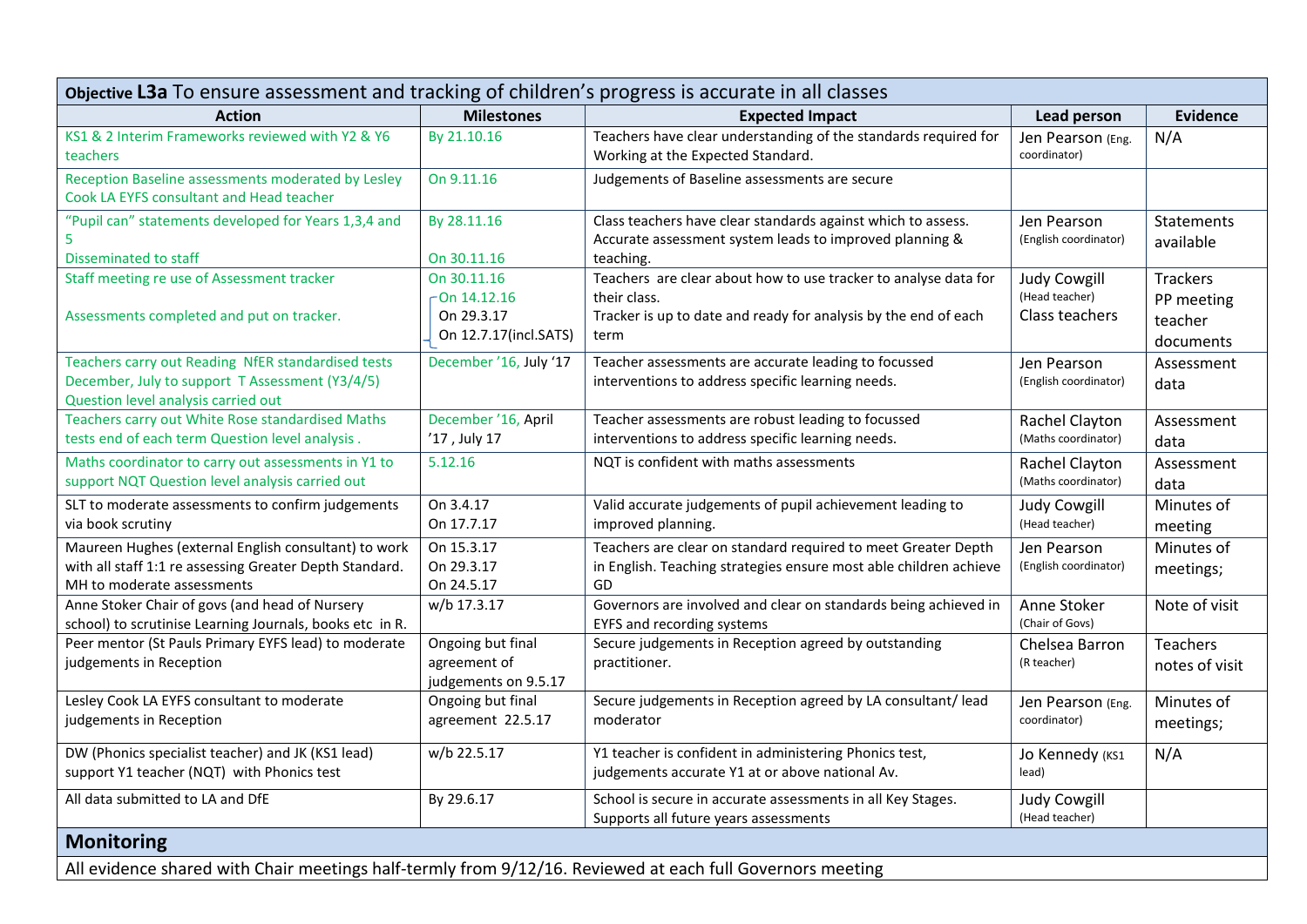| Objective L4a To ensure all classes demonstrate the same high standards of teaching and learning across the school. (See also L2b)                                                               |                                                                    |                                                                                                                                                                                                                                                                                                                            |                                                                                        |                                                                    |  |
|--------------------------------------------------------------------------------------------------------------------------------------------------------------------------------------------------|--------------------------------------------------------------------|----------------------------------------------------------------------------------------------------------------------------------------------------------------------------------------------------------------------------------------------------------------------------------------------------------------------------|----------------------------------------------------------------------------------------|--------------------------------------------------------------------|--|
| <b>Action</b>                                                                                                                                                                                    | <b>Milestones</b>                                                  | <b>Expected Impact</b>                                                                                                                                                                                                                                                                                                     | Lead person                                                                            | <b>Evidence</b>                                                    |  |
| <b>Request support from Teaching School (WJPS)</b><br>and NLE Gary Wallis-Clarke<br>Write bid for School to School support grant                                                                 | On 12.10.16<br>On 2.11.16<br><b>Notified</b><br>successful 13.1.17 | Teaching School will provide or broker additional support for school<br>leaders and class teachers, an affiliation with a different setting will<br>assist in teachers' raised expectations.                                                                                                                               | <b>Judy Cowgill</b><br>(Head teacher)                                                  | School to School<br>bid sent off<br>2.11.16                        |  |
| <b>Request further support from Maureen Hughes</b><br><b>External English consultant and EEF advisor</b>                                                                                         | On 12.10.16                                                        | Additional training for English coordinator (new to post Sept. '16)1:1<br>bespoke training for class teachers, whole school training,<br>assessment & tracking development, moderation of judgements,<br>lessons obs with clear action points - will all ensure teaching in<br>English is at least good across the school. | <b>Judy Cowgill</b><br>(Head teacher)                                                  | Observations,<br>notes of visit,<br>staff meeting<br>power points. |  |
| Request support from LA, EYFS consultant<br><b>Lesley Cook</b>                                                                                                                                   | On 17.10.16                                                        | Additional support and challenge for R teacher (new to post Sept.<br>'16) will ensure rapid development of early skills in R class                                                                                                                                                                                         | <b>Judy Cowgill</b><br>(Head teacher)                                                  | Notes of visit                                                     |  |
| Request Pupil Premium review from Jan Corlett<br>CEO SMART MAT, NLE.                                                                                                                             | On 21.10.16                                                        | Pupil premium review will ensure disadvantaged pupils are getting<br>best possible provision to ensure their attainment and progress at<br>least matches National Averages Summer '17                                                                                                                                      | <b>Judy Cowgill</b><br>(Head teacher)                                                  | Pupil Premium<br>strategy and Review<br>docs.<br>PP data July '17  |  |
| Request peer to peer support from local<br>primary school with outstanding EYFS lead.                                                                                                            | On 31.10.16                                                        | Having a practitioner share good practice and support R teacher will<br>ensure R teacher is on track with actions.                                                                                                                                                                                                         | <b>Judy Cowgill</b><br>(Head teacher)                                                  | Teachers notes of<br>visit                                         |  |
| Meet with Governors Finance and Staffing<br>committee to plan support for leadership (new<br>team) & teaching and learning                                                                       | On 4.11.16                                                         | Governors make financial decisions based on the need for all<br>teaching and learning to be at least good. LA support brokered<br>leading to enhanced leadership team.                                                                                                                                                     | AS (Chair of Govs)<br>JC (Head teacher)                                                | Minutes of<br>meetings;                                            |  |
| Training day for all staff to revisit "Non-<br>negotiables" for English in each Key Stage, in<br>Planning, marking, presentation of books,                                                       | On 18.11.16                                                        | All staff have clear document clearly stating the non negotiable<br>elements they must all follow.<br>This will ensure consistency across books, planning teaching etc.                                                                                                                                                    | <b>Judy Cowgill</b><br>(Head teacher)                                                  | Non negotiable<br>sheets                                           |  |
| handwriting, booster groups, SEN interventions<br>SLT targeted observations/scrutiny/drop-ins will<br>focus on these elements                                                                    | <b>Ongoing from</b><br>23.11.16 see<br>planner                     | New marking policy is clearly understood by children - this is<br>monitored by SLT and governors                                                                                                                                                                                                                           | Karen Smith (LA<br>seconded Acting<br>deputy)                                          | Observation<br>forms                                               |  |
| Pupil Progress meetings - staff are expected to<br>analyse class data and bring information to<br>these meetings. Individual progress will be<br>discussed and strategies developed for teaching | On 9.1.17<br>On 26.4.17<br>On 10.7.16<br>(with next<br>teacher)    | Teachers will be clear about the performance of individuals and<br>groups within their class. They will have been challenged where any<br>pupil has not made progress and supported to find new strategies<br>for teaching them.                                                                                           | <b>Judy Cowgill</b><br>(Head teacher)<br>Karen Smith (LA<br>seconded Acting<br>deputy) | Minutes of<br>meetings; revised<br>plan where<br>necessary         |  |
| <b>Monitoring</b>                                                                                                                                                                                |                                                                    | $\mathbf{r}$ and $\mathbf{r}$<br>0.110112                                                                                                                                                                                                                                                                                  |                                                                                        |                                                                    |  |

SLT to carry out targeted observations and Report to Achievement Partner and Chair meetings half-termly from 9/12/16 reported to GB along with Post Ofsted actions report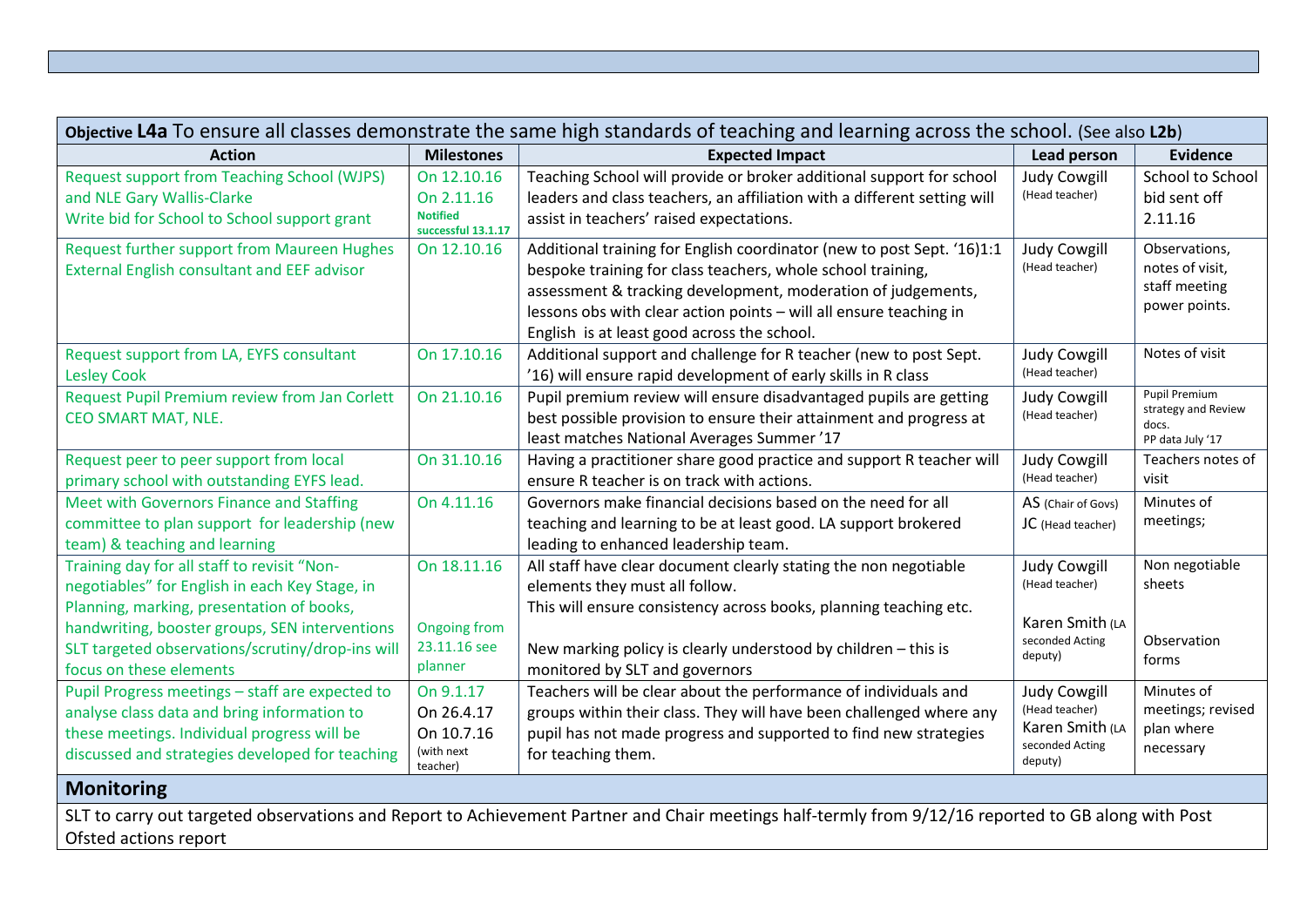| <b>Action</b>                                                                                                                                                                                                                       | <b>Milestones</b>                                                                           | Impact                                                                                                                                                                                                                                                                                                             | Lead person                                                                            | <b>Evidence</b>                                     |
|-------------------------------------------------------------------------------------------------------------------------------------------------------------------------------------------------------------------------------------|---------------------------------------------------------------------------------------------|--------------------------------------------------------------------------------------------------------------------------------------------------------------------------------------------------------------------------------------------------------------------------------------------------------------------|----------------------------------------------------------------------------------------|-----------------------------------------------------|
| 1:1 bespoke training from MH re Challenging texts<br>in English lessons<br>Observations of whole class reading lessons                                                                                                              | On 28 9 16 & 2.11.16<br>On 2.11.16 &<br>16.11.16<br>9.1.17 PP meeting                       | Teachers are using Challenging texts throughout their<br>English teaching so that all groups of children make at<br>least good progress.                                                                                                                                                                           | Jen Pearson<br>(English<br>coordinator)                                                | Observation<br>forms<br>Tracking, PP,<br>meetings   |
| Whole staff training re "Challenge" in lessons<br><b>Targeted observations</b>                                                                                                                                                      | On 11.11.16<br>24.2.27; 25.1.17;<br>1.2.17; 7.2.17; 8.2.17                                  | Teachers are clear about what challenge means in<br>vocab used, expectations, taught content,<br>independence etc<br>Teachers consistently plan and deliver challenging                                                                                                                                            | <b>Judy Cowgill</b><br>(Head teacher)<br>Karen Smith<br>(LA seconded<br>Acting deputy) | Observation<br>records<br>Planning scrutiny         |
| Planning scrutinies by SLT<br>Via support from Teaching School enable teachers in<br>KS1 and R to visit other settings<br>R teacher to receive peer mentoring support from St<br>Pauls including visiting setting                   | See planner<br>Dates for WJPS to be<br>arranged<br>Fortnightly from<br>8.11.16 to St Paul's | lessons in all subjects.<br>Teachers have the opportunity to see good practice in a<br>variety of settings to raise expectations.                                                                                                                                                                                  | <b>Judy Cowgill</b><br>(Head teacher)                                                  | Teachers notes of<br>visit                          |
| Teacher to monitor self-chosen activities in<br>reception to identify where children need further<br>challenge<br>R staff to actively engage with targeted children and<br>record interactions                                      | Ongoing from<br>9.11.16                                                                     | Reception children are making progress in self chosen<br>activities. Self-chosen activities used as opportunity for<br>teaching and learning                                                                                                                                                                       | Chelsea<br>Barron (R<br>teacher)                                                       | Records of<br>observations and<br>interactions      |
| Chair of governors (Head of Nursery school) to carry<br>out observation of self-chosen activities in R and<br>report back to governors                                                                                              | 17.3.17                                                                                     | Governors are aware of level of challenge in R class in<br>both directed and self-chosen activities                                                                                                                                                                                                                | Anne Stoker<br>(Chair of Govs)                                                         | Note of visit                                       |
| Analysis of data by teachers, reviewed at Termly<br>Pupil progress meetings with Head, Deputy/SENCo,<br>Maths and English lead. Individual and group<br>performances examined and ways forward to<br>accelerate progress developed. | End of each term                                                                            | More pupils are working at Greater Depth/Exceeding in every<br>class.<br>In R, Y2 and Y6 attainment is in line with National Averages<br>for EXC, GDS<br>The proportion of most able disadvantaged pupils reaching<br>Greater Depth by the end of KS 1 and KS 2 will more closely<br>align with national averages. | <b>Judy Cowgill</b><br>(Head teacher)<br>Karen Smith<br>(LA seconded<br>Acting deputy) | Data analysis<br>sheets, minutes<br>of PP meetings. |
| <b>Monitoring</b>                                                                                                                                                                                                                   |                                                                                             |                                                                                                                                                                                                                                                                                                                    |                                                                                        |                                                     |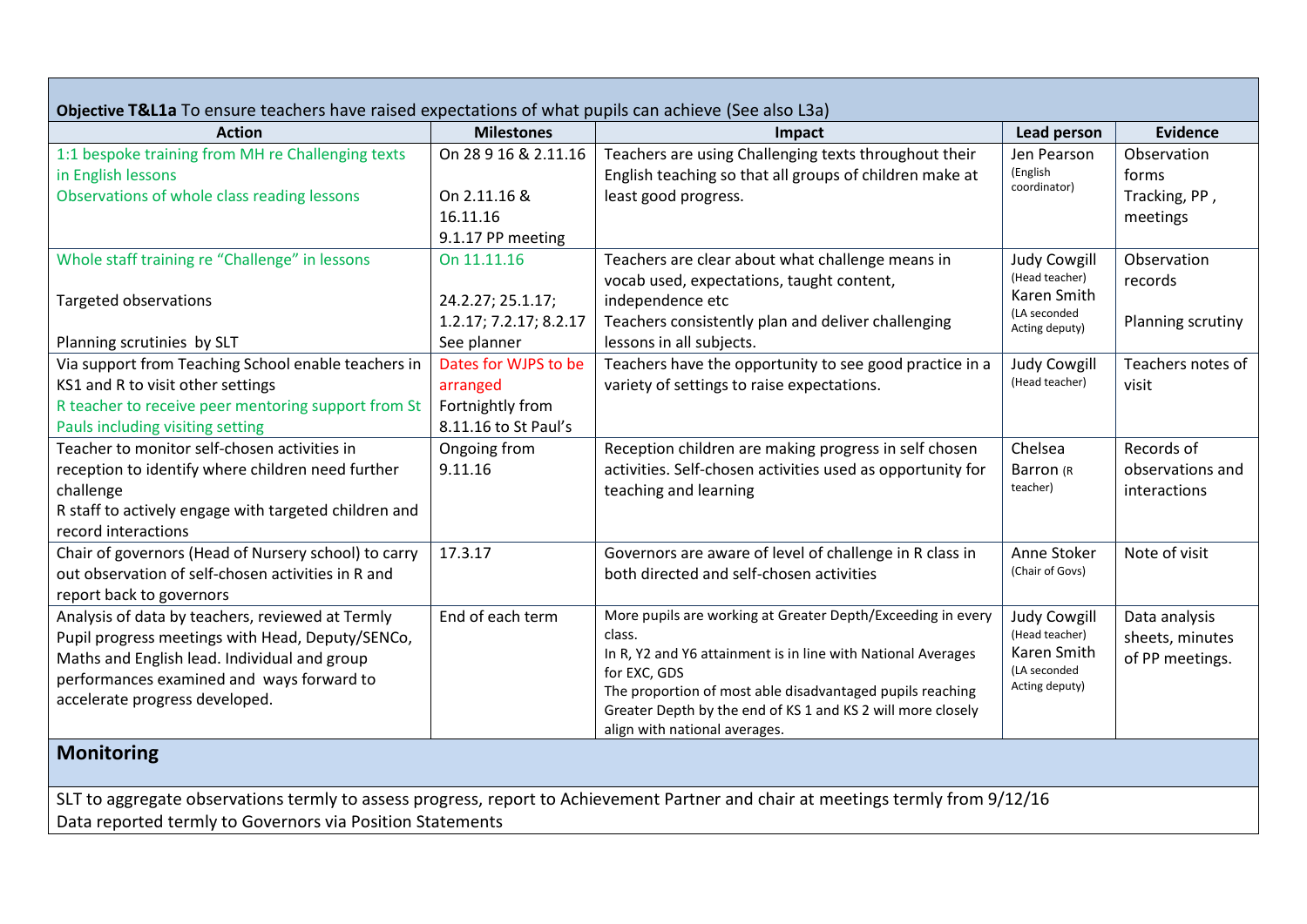**Objective (Also see L4a) T&L2a** To ensure every child is challenged to make outstanding progress from their starting points. **(Also see T&L1a) T&L2b** To ensure assessment and tracking of children's progress is accurate in every class **(Also see L3a)**

**T&L2c** To ensure standards improve in every class so that the proportion of pupils in each group (SEN, Disadvantaged etc) in school reaching nationally expected standards or above to be at least in line with the national average in the 2017 outcomes at the end of Reception, KS 1 (including the Year 1 phonics check), and KS2. **T&L2d** To ensure the proportion of most able pupils (including disadvantaged pupils) reaching Greater Depth by the end of KS 1 and KS 2 will more closely align with national averages.

| <b>Action</b>                                                                | <b>Milestones</b>        | <b>Expected Impact</b>                                                                                                                                           | <b>Lead person</b>             | <b>Evidence</b>          |
|------------------------------------------------------------------------------|--------------------------|------------------------------------------------------------------------------------------------------------------------------------------------------------------|--------------------------------|--------------------------|
| All teachers to analyse their class                                          | By 1.1.17<br>By 24.4.17; | Teachers know groups within their class including more-able. Senior Leaders and<br>subject leads support and challenge. Teaching and learning improve leading to | <b>Judy Cowgill</b><br>(HT)    | Notes from<br>Pup. Prog. |
| assessment data using the information<br>recorded to identify performance of |                          | better outcomes through identification of pupils above and below expected                                                                                        |                                | meetings                 |
| groups and individuals                                                       |                          | standards.                                                                                                                                                       |                                | See L4a                  |
| Planning will be adapted to ensure                                           | By 17.2.17               | Teachers planning demonstrate that their teaching is targeted at the progress of                                                                                 | <b>Judy Cowgill</b>            | Annotated                |
| specific groups are targeted                                                 |                          | identified groups and individuals                                                                                                                                | (Head teacher)                 | Planning                 |
|                                                                              | w/b                      |                                                                                                                                                                  |                                | files                    |
| Planning monitored by SLT                                                    | 27.3.17                  |                                                                                                                                                                  |                                |                          |
| Marking & feedback training - at Key                                         | 23.11.17                 | Teachers marking and feedback will give pupils clear and challenging next steps in                                                                               | <b>Key Stage</b>               | Pupils books             |
| <b>Stage meetings</b>                                                        |                          | their learning                                                                                                                                                   | leads                          |                          |
| Pupil premium review throughout year                                         |                          | Leaders use of pupil premium scrutinised by independent reviewer means pupil                                                                                     | <b>Judy Cowgill</b>            | Pupil                    |
| Initial fact finding meeting                                                 | On 2.11.16               | premium funds are being spent wisely and to best serve disadvantaged pupils.                                                                                     | (Head teacher)                 | premium                  |
| Review of documentation/findings Part 1                                      | By 10.11.16              |                                                                                                                                                                  | Karen Smith                    | strategy and             |
| Part 2 Onsite Monitoring visit including                                     | On 26.1.17               | The proportion of disadvantaged pupils in school reaching nationally expected                                                                                    | (LA seconded<br>Acting deputy) | review<br>documentat     |
| report to full Governing Body                                                |                          | standards or above to be at least in line with the national average in the 2017                                                                                  |                                | ion                      |
| Follow up visit summer '17                                                   | Date tbc                 | outcomes at the end of each key stage and including in the Year 1 phonics check.                                                                                 |                                |                          |
| All staff trained in SEN interventions                                       | During                   | Teachers will plan appropriately and with challenge for all SEN pupils.                                                                                          | <b>Judy Cowgill</b>            |                          |
|                                                                              | Autumn                   | Paperwork will include impact of interventions.                                                                                                                  | (Head teacher)                 |                          |
| SENCO to monitor SEN paperwork                                               | 2016                     |                                                                                                                                                                  |                                |                          |
| SENCo monitor quality of SEN provision                                       | See planner              | The proportion of SEN pupils in school reaching nationally expected standards or                                                                                 |                                |                          |
| SENCo to talk to SEN pupils about work                                       | for                      | above to be at least in line with the national average in the 2017 outcomes at the                                                                               |                                |                          |
| SENCo to scrutinise SEN pupils' books                                        | individual               | end of each key stage and including in the Year 1 phonics check. Progress for SEN                                                                                |                                |                          |
| SENCo to carry out SEN PP meetings                                           | dates                    | pupils to be at least in line with national figures in 2017. See target sheet for detail.                                                                        |                                |                          |
| Analysis of data by teachers, reviewed at                                    | End of each              | More pupils are working at Greater Depth/Exceeding in every class. In R, Y2 and Y6                                                                               | AS (Chair of                   |                          |
| Termly Pupil progress meetings with                                          | term                     | attainment is in line with National Averages for EXC, GDS                                                                                                        | Govs)                          |                          |
| Head, Deputy/SENCo, Maths and English                                        |                          |                                                                                                                                                                  | JC (Head<br>teacher)           |                          |
| lead. Individual and group performances                                      |                          | The proportion of most able disadvantaged pupils reaching Greater Depth by the                                                                                   |                                |                          |
| examined and ways forward to                                                 |                          | end of KS 1 and KS 2 will more closely align with national averages.                                                                                             |                                |                          |
| accelerate progress developed.                                               |                          |                                                                                                                                                                  |                                |                          |
| <b>Monitoring</b>                                                            |                          |                                                                                                                                                                  |                                |                          |
|                                                                              |                          | Reports to AP termly, to Chair half termly and Data reported to full Governing Body Meeting each term via Position Statements. SEN report annually July '17      |                                |                          |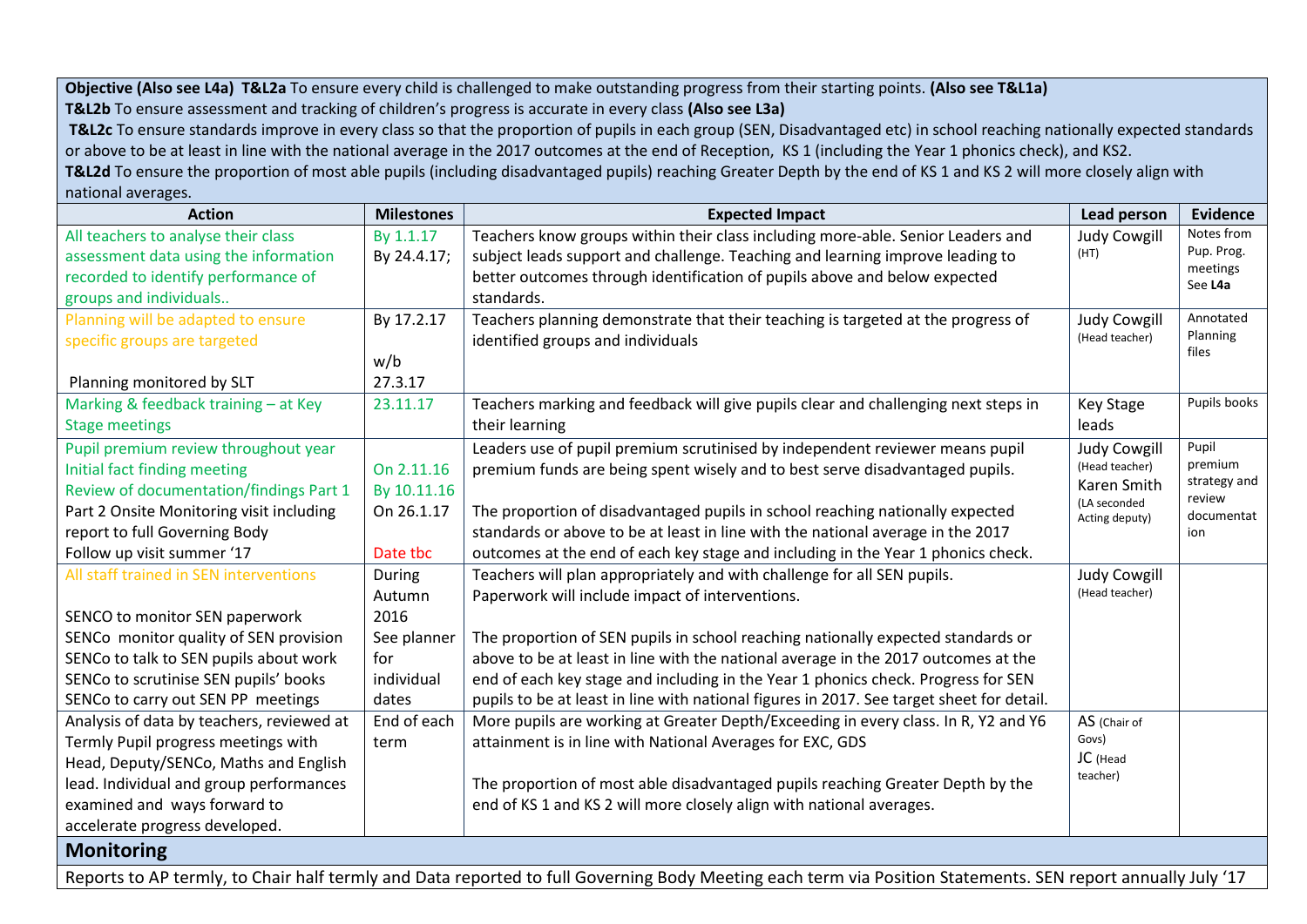**Objective (See L3a)T&L3a**To ensure the rapid development of early reading skills

**T&L3b**To ensure children have greater opportunities to read with adults

**T&L3c**To ensure the teaching of all elements of reading is of the highest quality across the school

**T&L3d T**o ensure there are opportunities for reading in every part of the school and the environment reflects the focus on reading.

**T&L3e**To ensure parents are involved in the focus on Reading

| <b>Action</b>                                                     | <b>Milestones</b>          | <b>Expected Impact</b>                            | Lead person                 | Evidence                |
|-------------------------------------------------------------------|----------------------------|---------------------------------------------------|-----------------------------|-------------------------|
| The English co-ordinator Jen Pearson who is new to the post       | On 14.9.16, 28.9.16        | By July '17 JP will be well trained English       | <b>Judy Cowgill</b>         | English                 |
| will receive training from Dr Maureen Hughes (English             | 2.9.16, 16.11.16.          | coordinator with all of the skills necessary to   | (Head teacher)              | coordinators            |
| consultant), this will include direct training, joint             | 28.11.16, 12.12.16,        | continue improvements in all aspects of English.  |                             | files.                  |
| observations, running joint staff meetings, data analysis and     | 11.1.17, 23.1.17,          |                                                   |                             | MH report re            |
| target setting.                                                   | 8.2.17, 27.2.17,           |                                                   |                             | JP                      |
| MH to evaluate performance of English coordinator                 | 15.3.17, 29.3.17,          |                                                   |                             |                         |
|                                                                   | 7.4.17, 26.4.17,           |                                                   |                             |                         |
| Preparation for 17/18                                             | 10.5.17, 24.5.17,          |                                                   |                             |                         |
|                                                                   | 14.6.17, 28.6.17,          |                                                   |                             |                         |
|                                                                   | On 10.7.17                 |                                                   |                             |                         |
| All teachers will have individual training re the planning of the | On 28 9 16 & 2.11.16       | All lessons are based on the aspects of reading   | Jen Pearson                 | Observation             |
| teaching of whole class reading lessons and guided reading.       |                            | that are school priorities. (Summarising,         | (English<br>coordinator)    | forms.                  |
| All teachers will have an observation of a class reading lesson   | On 2.11.16 & 16.11.16      | Inference and justifying with evidence,           |                             | Pupils                  |
| and a feedback discussion with next steps.                        | On 28.11.16 &              | Prediction from the text.)                        |                             | understanding           |
| Y1 & Y2 additional cycle                                          | 12.12.16                   | Pupils develop these skills rapidly               |                             | while reading           |
| Further observations in Spring term to check on impact and        | On 15.3.17; 29.3.17        | Teaching of reading remains consistently at least | Jen Pearson                 | Notes of visit          |
| development.                                                      |                            | good                                              | (English                    | Observation             |
| Lesley Cook LA EYFS consultant and HT carry out reading           | On 16.11.16                | Reading opportunities are wide and varied.        | coordinator)<br>Jen Pearson | forms<br>Notes of visit |
| audit in Reception.                                               |                            | Pupils learn basic reading skills quickly         | (English                    | Observation             |
| Observe phonics and guided reading sessions                       |                            | Phonics and Guided reading sessions by all        | coordinator)                | forms                   |
|                                                                   | Further observations to be | members of staff are at least good.               | Judy Cowgill                |                         |
|                                                                   | arranged                   |                                                   | (Head teacher)              |                         |
| Learning walk/reading audit to gather evidence of reading         | On 12.12.16                | Clear evidence of a reading rich environment is   | Jen Pearson<br>(English     | Note of visit           |
| development to inform assessments with JP, HT and MH              | On 15.3.17                 | seen                                              | coordinator)                |                         |
| Link governor to take part in one of these walks                  | On 10.5.17                 | Reading records demonstrate regular               |                             |                         |
|                                                                   |                            | opportunities for reading to an adult             |                             |                         |
| All year groups use new "Pupil Can" statements for each year      | By end of each term        | Teachers have solid evidence for their            | Jen Pearson                 | Assessment              |
| group                                                             |                            | assessments                                       | (English<br>coordinator)    | files                   |
| Pupils take NFER Reading tests in Y3/4/5                          | w/b 5.12.16 & 26.6.17      |                                                   |                             |                         |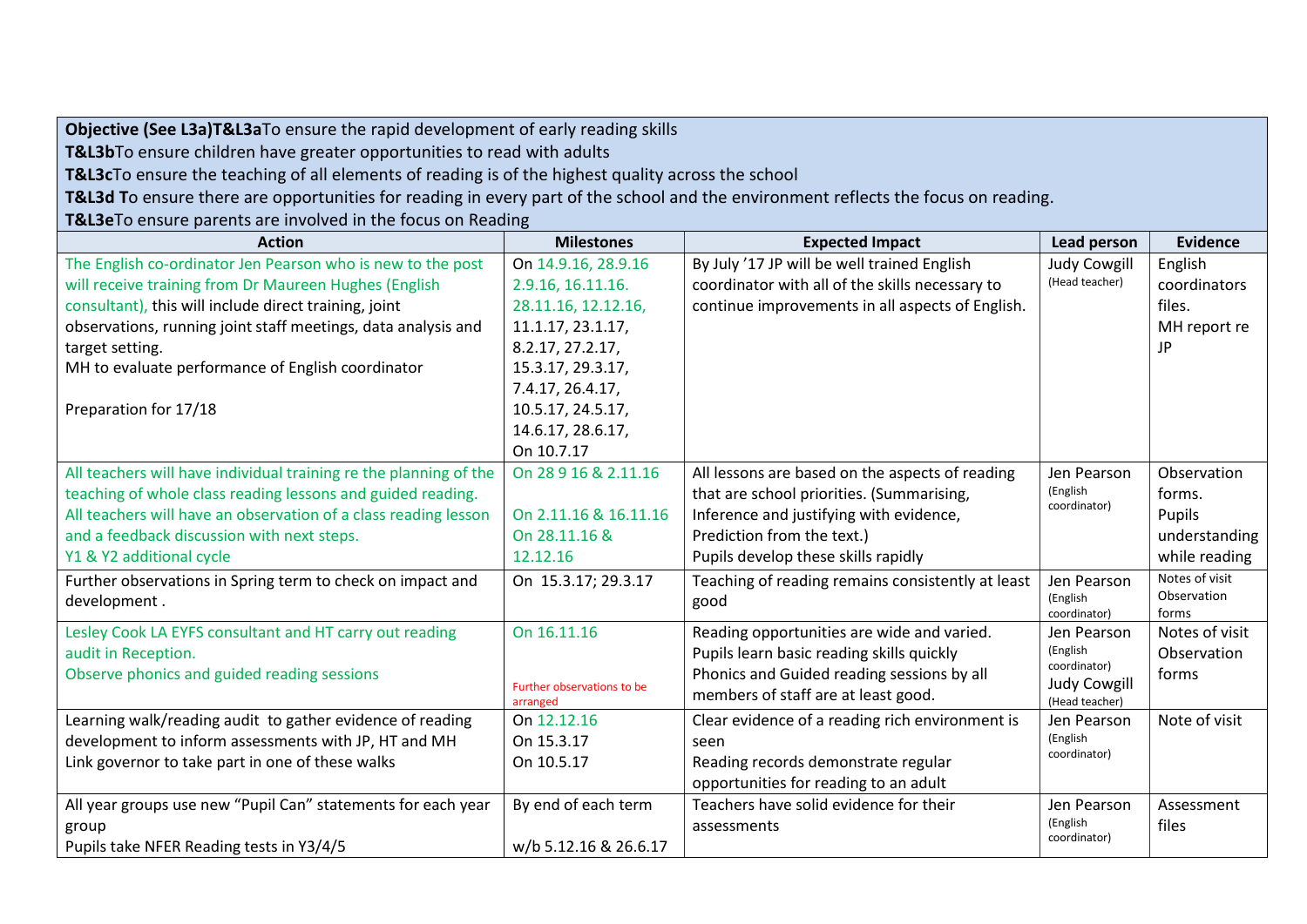| Question level analysis following tests carried out by teachers                                                                                                                                                                               | By 9.1.17                                                                                                           | Pupils receive targeted teaching and                                                                                                                     | Jen Pearson                             | Annotated                                              |
|-----------------------------------------------------------------------------------------------------------------------------------------------------------------------------------------------------------------------------------------------|---------------------------------------------------------------------------------------------------------------------|----------------------------------------------------------------------------------------------------------------------------------------------------------|-----------------------------------------|--------------------------------------------------------|
| to ensure priorities for subsequent teaching are clear.                                                                                                                                                                                       |                                                                                                                     | Interventions are carefully targeted                                                                                                                     | (English<br>coordinator)                | planning files                                         |
| Reading areas and library have interactive displays/activities<br>to encourage reading. Displays around school demonstrate<br>love of books by the whole school community, to encourage<br>children. Teachers to talk about what they reading | By 23.12.16                                                                                                         | Reading has very high profile in the school, it is<br>seen as a pleasurable activity, all adults & pupils<br>are positive about reading                  | Jen Pearson<br>(English<br>coordinator) | Environment                                            |
| Reading is a focus of the English coordinator' assemblies.                                                                                                                                                                                    | Ongoing                                                                                                             | Brings reading into all elements of school life.                                                                                                         | Jen Pearson<br>(English<br>coordinator) | Assembly files                                         |
| A team of parent helpers and volunteers will be formed in<br>KS1 to support reluctant or slower readers daily in all year<br>groups. Training provided.                                                                                       | From 31.10.16, one<br>day a week each<br>parent                                                                     | Parents are involved in the teaching of reading,<br>this message is clear for all parents.                                                               | Jen Pearson<br>(English<br>coordinator) | Key stage lead<br>files                                |
| Reading clubs for both Key Stage 1 and 2 children targeted at<br>children below Expected Standard                                                                                                                                             | From 3.10.16<br>Daily reading to an<br>adult during breaks<br>KS <sub>2</sub><br>Weekly at after school<br>club KS1 | Every possible opportunity for a child to read to<br>an adult - or older child is utilised. Targeted<br>pupils attending clubs gives additional support. | Jen Pearson<br>(English<br>coordinator) | Attendance<br>registers at<br>clubs, rading<br>records |
| Reading events for parents to read with their child (and<br>receive training)                                                                                                                                                                 | <b>Termly tbc</b>                                                                                                   | Parents feel confident playing their part in the<br>teaching and listening to their child reading.                                                       | Jen Pearson<br>(English<br>coordinator) | Parents q'aire<br>at end of year                       |
| NLE and SLE from Teaching School support and challenge<br>teachers, facilitate visits to other schools                                                                                                                                        | Dates to be arranged                                                                                                | Additional peer support allows teachers<br>opportunities to share good practice, aquire<br>new ideas.                                                    | <b>Judy Cowgill</b><br>(Head teacher)   | School to<br>School<br>support plan                    |
| Talk for Writing Trust additional training                                                                                                                                                                                                    | On 25.11.16                                                                                                         | Teachers are further skilled in the T4W style.<br>This engages our pupils especially boys, EA and<br>SEN pupils.                                         | Jen Pearson<br>(English<br>coordinator) | Observations                                           |
|                                                                                                                                                                                                                                               |                                                                                                                     | English attainment from Reception to Y6<br>reaches National Averages in 2017                                                                             |                                         |                                                        |
| <b>Monitoring</b>                                                                                                                                                                                                                             |                                                                                                                     |                                                                                                                                                          |                                         |                                                        |
| Shared with Chair -termly from 9/12/16<br>Governors Focus groups tasked with monitoring evidence and reporting back to GB                                                                                                                     |                                                                                                                     |                                                                                                                                                          |                                         |                                                        |